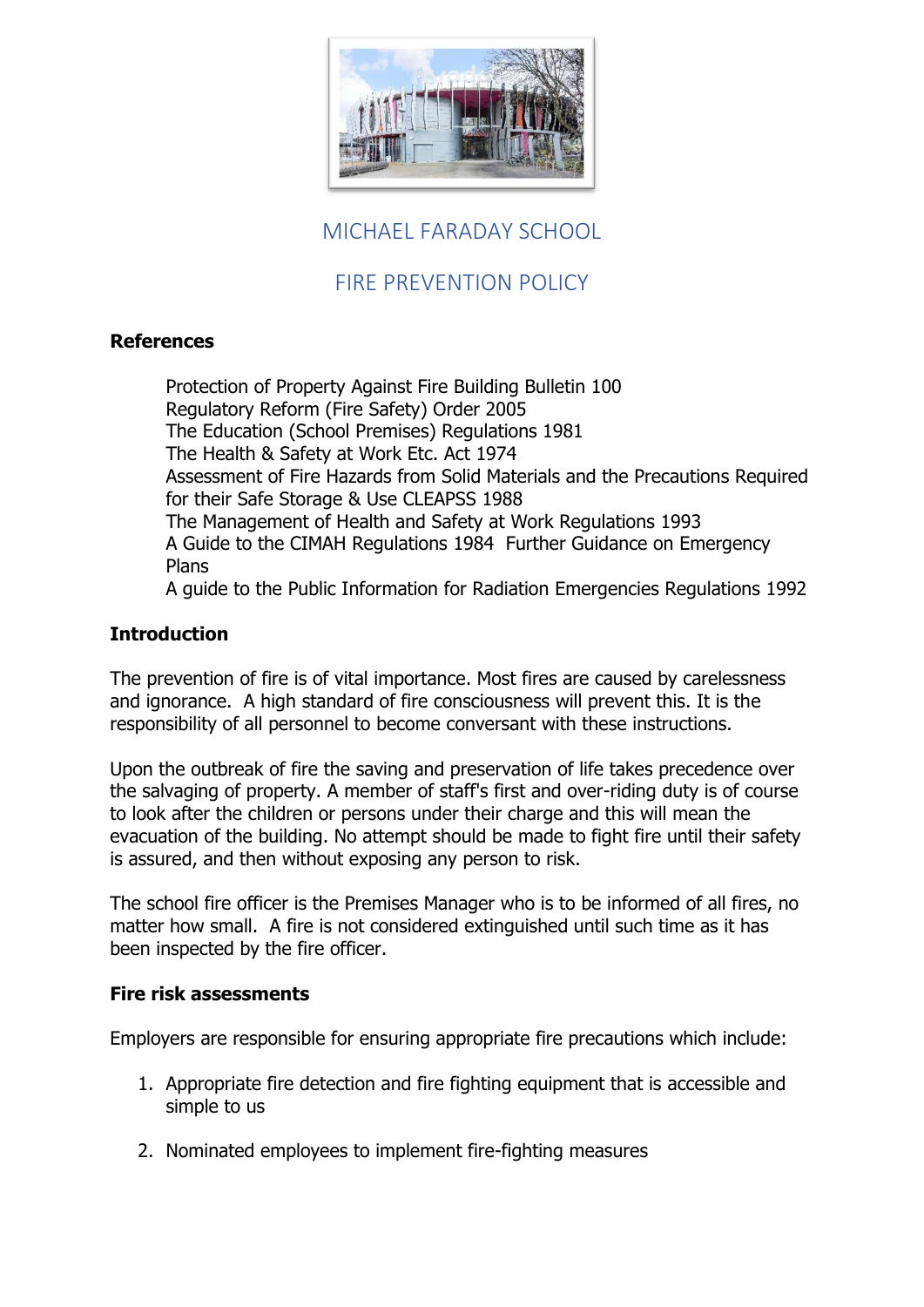- 3. Provision of adequate training and equipment for those appointed
- 4. Arrange for any necessary contacts with external emergency services
- 5. Provide adequate emergency escape facilities

In order to do this, employers should carry out risk assessments and revise them from time to time. It should identify any person especially at risk in a case of fire, ie a person who is deaf, blind or disabled etc.

An emergency plan to evacuate the premises should be created providing for the calling of the fire brigade allocating individuals who are responsible for supervising, controlling and putting into effect the plan. Fire drills must be carried out in accordance with the emergency plan and modifications made. It is important that any actions arising from the fire risk assessment forms part of the overall health and safety policy for the school to ensure that the management of all health and safety risks are considered together.

There are no hard and fast rules about how the assessment should be carried out. The important thing is that it should both be practical and systematic to ensure that the whole of the workplace is examined, including every room or area, particularly any area not often in use.

## **Strategy for fire prevention**

Management strategy for fire prevention may be classified as follows:

1. Everyday management and vigilance by staff to ensure that potential hazards are kept under control to prevent the occurrence of fire

2. Alarm, evacuation and emergency action backed up by notices, drills and practice to ensure that correct action is taken in the event of an outbreak of fire.

A strategy should also include:

- 1. Planning for the actions to be taken in the event of fire:
	- Training of staff, including any specially delegated function
	- Provision of instruction to students
	- Display of appropriate fire instruction notices

2. Control of risks associated with activities or processes which may cause or adversely affect any outbreak of fire, eg process, storage, gas, electricity, contractors on site, vandalism

3. Check on existing structural precautions, and seeking further advice where there are thought to be deficiencies

4. Monitoring the effectiveness of precautions, eg analysis of evacuation drills, annual review, by checklist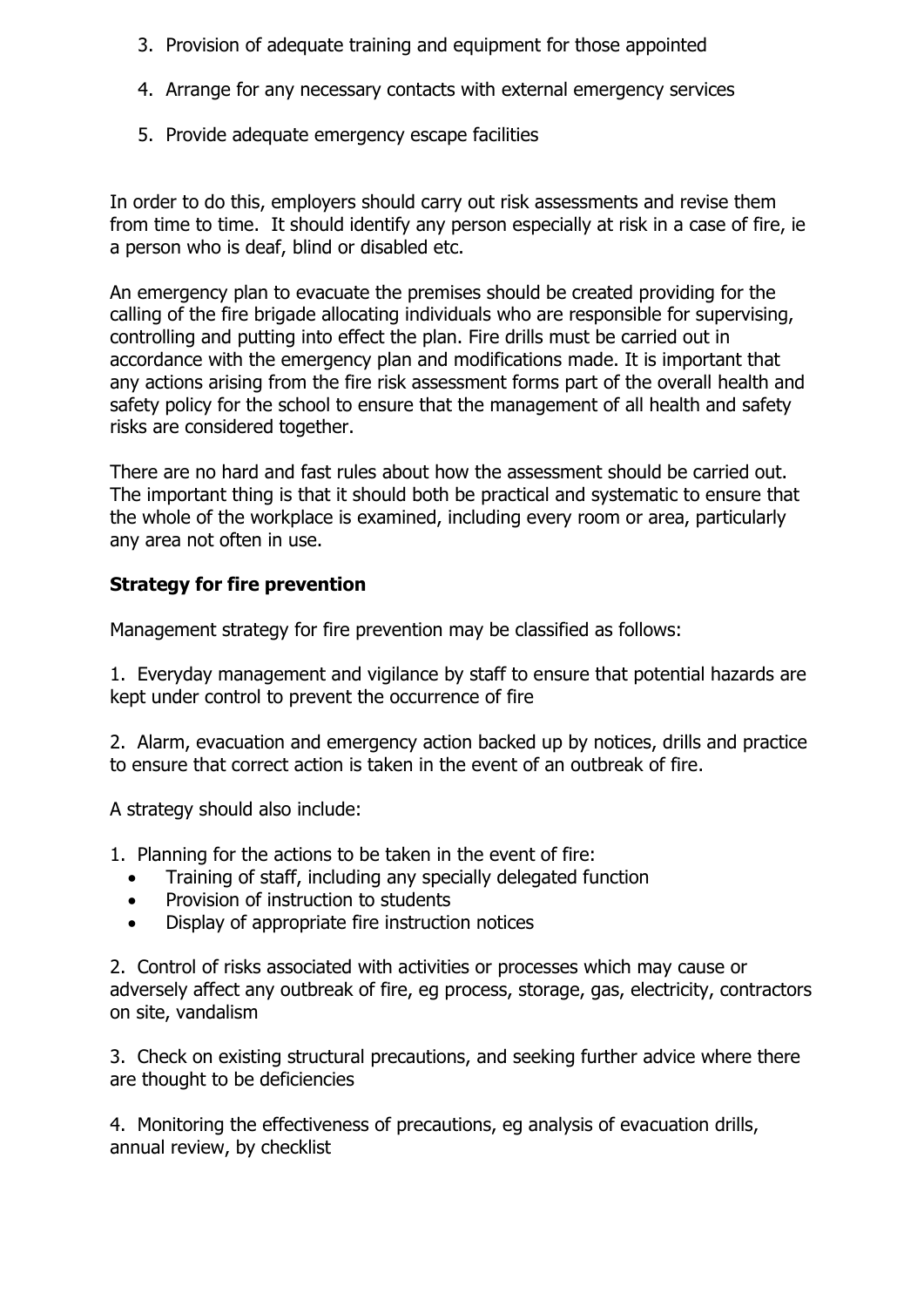## **Issue of general fire notice**

The issue of general fire notices to staff will take place during induction. It is imperative that this document is issued and explained in detail to an employee in the same way as details of pay, work hours and holidays would be explained. This requirement applies to all staff.

## **Staff training**

The fire officer is responsible for ensuring that all staff in the premises are trained in accordance with the requirements of the school. Every member of staff will receive instruction in fire precautions during induction. This training will be recorded in the training section of the fire log book, held by the site manager.

After the initial instruction all members of staff will receive at least half an hour verbal instruction at least once in every 12 months. Arrangements for fire training will be arranged by the Safety Committee.

## **Control of risks: Training of staff and instruction of students**

## **Employees**

1. The training of all employed persons forms an essential part of the school's fire precautions. The aim should be to ensure that all staff receive training in a basic appreciation of the risk of fire and the action to be taken in the event of fire, including instruction appropriate to their responsibilities in an emergency.

2. Instruction and training for all will include the following points:

a) the action to be taken upon discovering a fire

b) the action to be taken on hearing the fire alarm

c) the method of raising the alarm, including location of call points, use of internal telephone system and location of external telephone

- d) the correct method of calling the fire brigade
- e) the location and use of fire fighting equipment
- f) knowledge of escape routes

g) evacuation method for the building, location of assembly point and method of accounting for persons

h) stopping machinery, activities and isolating power and fuel supplies where appropriate

i) appreciation of the importance of fire doors and the need to close all doors and windows at the time of a fire or on hearing the alarm

#### **Students**

Students should be instructed at the start of their attendance at the school to enable them to:

- 1. Identify the fire alarm
- 2. Know the action they should take on hearing the alarm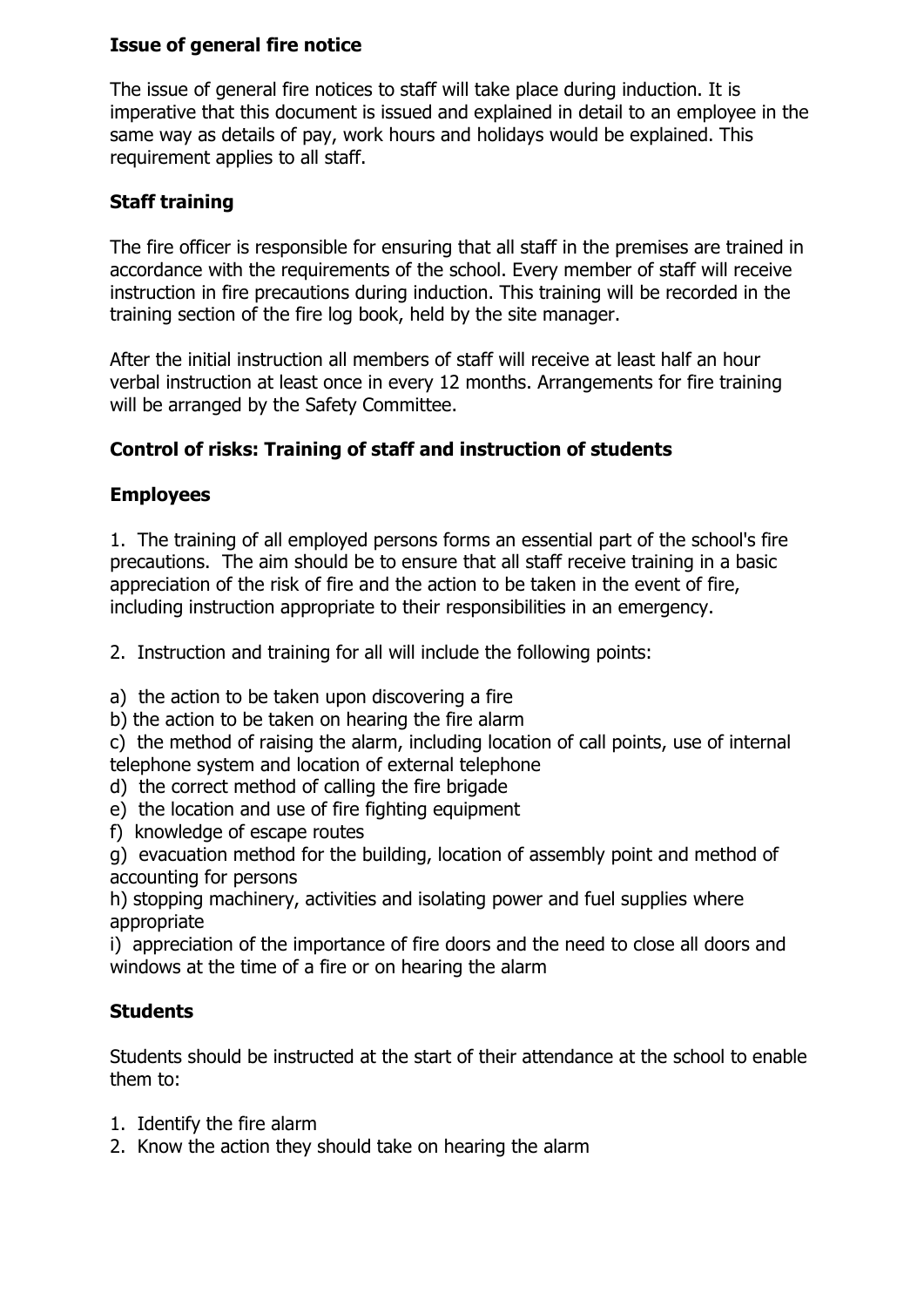- 3. Know the location of the assembly points
- 4. Know what to do if not in a supervised group, in the event of fire

These points should be included on the fire notice, and reinforced during practice evacuations.

## **Fire drills**

Fire drills will be carried out at least once in every term. The exercise will include a simulated evacuation drill with the assumption that one escape route is not available. Each exercise will be started by a predetermined signal, ie activating the fire alarm and the whole premises will be checked as if an emergency has arisen. This fire drill can be combined with the instruction given to staff. When a fire drill is held it will be recorded in the staff training record book, held by the site manager. All staff must participate in at least two drills per year.

## **Testing of fire alarm system**

The fire alarm system will be tested weekly by the \*site manager. A different call point for each test will be used and recorded in the logbook.

## **Emergency lighting**

The emergency lighting is to be examined weekly by the site manager. Any defects will be brought to the attention of the bursar immediately. This lighting will also be checked by an electrical contractor annually.

#### **Emergency exits**

All emergency exits are to be kept clear and free from obstruction at all times. It is the responsibility of the fire officer and the safety committee to ensure staff are fully aware of the contents of these instructions and know the location of all fire exits and the assembly point in the immediate vicinity.

#### **Fire alarms**

#### **Types**

- 1. Single stage electrical fire alarm operated by breaking a glass release button
- 2. Telephone
- 3. Nursery and Playcentre have hand fire bells

#### **Alternative alarms**

1. Should there be no official fire alarm in the vicinity, the person finding the fire is to raise the alarm by shouting, "Fire, fire, fire".

2. The fire alarm is to be raised no matter how small the fire.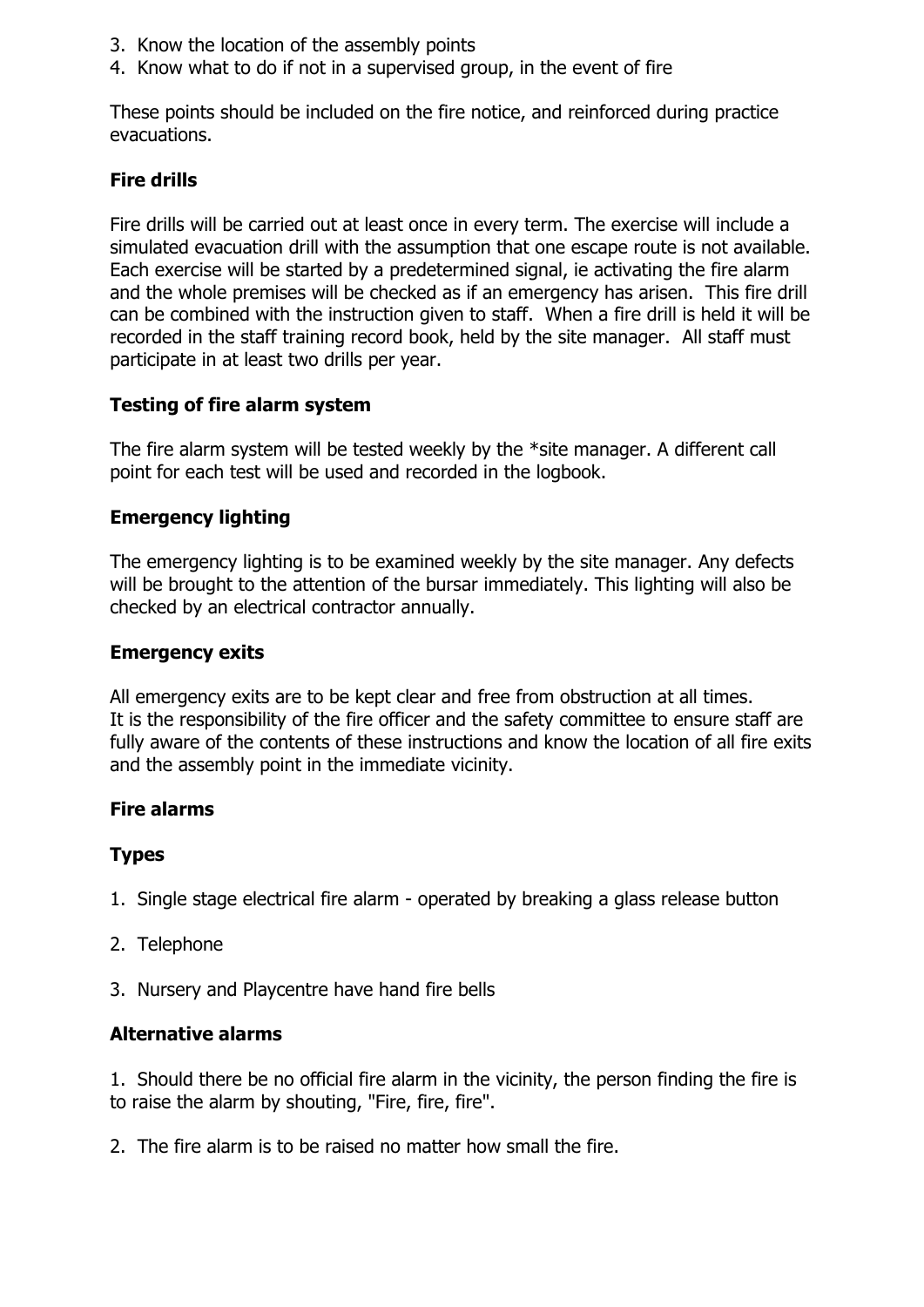## **Fire fighting equipment**

## **Fire extinguishers**

There should be the correct type of fire extinguisher at each `Fire Point' dependant upon the location.

## **Fire blankets**

Fire blankets held are classified as: light duty. Suitable for dealing with small fires in containers of cooking fat or oils and fires in clothing.

## **Fire instruction notices**

Printed notices should be conspicuously displayed at all fire points stating concisely what staff and others should do if a fire is discovered or if they hear the alarm. The notices should be permanently fixed in position and suitably protected to prevent loss or defacement.

## **Fire prevention checks**

Class teachers are to ensure that regular fire prevention checks are carried out for their areas.

## **Checks are to include:**

1. Unnecessary lights/electrical appliances (TVs, videos, microwave ovens etc.) are to be switched off and where possible, unplugged.

2. Convector heaters are to be inspected regularly.

A fire prevention check is to be carried out in all areas at the termination of the day's work prior to premises being vacated.

#### **Housekeeping**

Tidiness and cleanliness are essential fire prevention measures. The accumulation of rubbish and waste material is to be kept to a minimum; it is to be cleared away each day on the cessation of work and removed to a safe location outside and away from buildings for early disposal. Paint materials, used stencils, oily rags, oily overalls, etc. are subject to spontaneous ignition. Such items should be removed to a safe external location on cessation of work. If this is impractical they must be deposited in closelidded, non-combustible containers, placed well away from stores and other combustible material. The storage or accumulation of combustible materials in roof voids, under stairs and similar spaces is forbidden.

## **Smoking**

Smoking is one of the main causes of fire and for this reason it is prohibited in the school.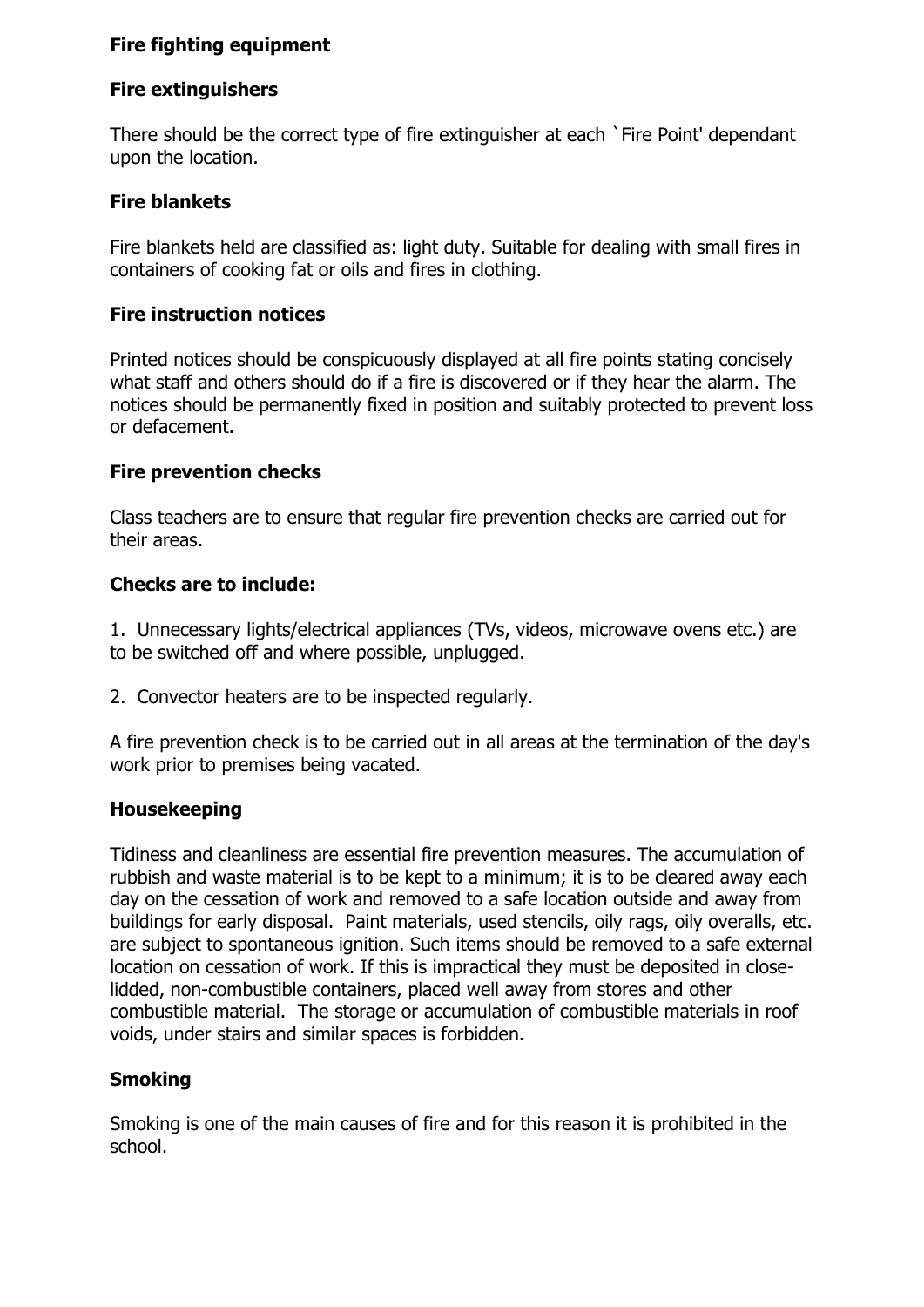#### **Refuse and rubbish**

Refuse or rubbish must not be permitted to accumulate in or around the school.

Disposal is to be undertaken at regular intervals at central collection points.

Smouldering or burning refuse is not to be disposed of at refuse collection points.

## **Flammable materials**

Flammable materials must be stored in secure fire proof cabinets located in Key Stage One and Two stockrooms.

Rubber is not to be stored with other flammable stores and is to be kept cool, dry and well ventilated.

Rubber is to be stored away from the rays of the sun.

Paints and solvents suitably marked are to be segregated in properly prepared stores, which are to be clearly signed.

Burning of any sort is forbidden.

Readily combustible materials such as paper, should be stored in designated areas where they will be secure against unauthorised entry. These areas must be free of sources of ignition, such as heaters and suspended lighting units.

Paper salvage collected for charity should not accumulate in areas open to vandalism.

Flammable liquids must be kept in purpose-built storerooms or cupboards provided with ventilation. All persons handling such material should be aware of the dangers.

## **Petrol storage**

Unless a separate store, detached from the main building is provided, the amount of petrol and other flammable liquids stored on the premises should be severely limited. With petrol there is a statutory requirement that, unless its storage has been licensed by the local authority not more than 14 litres in the aggregate may be stored in separate containers each containing not more than 0.5 litres.

## **Electrical fires**

Electrical fires are not to be used within the school unless they have been approved by the fire officer.

## **Electrical appliances**

All electrical apparatus should be installed by an approved contractor, using the correctly rated fuse. If a fault occurs get it repaired before continuing. Electrical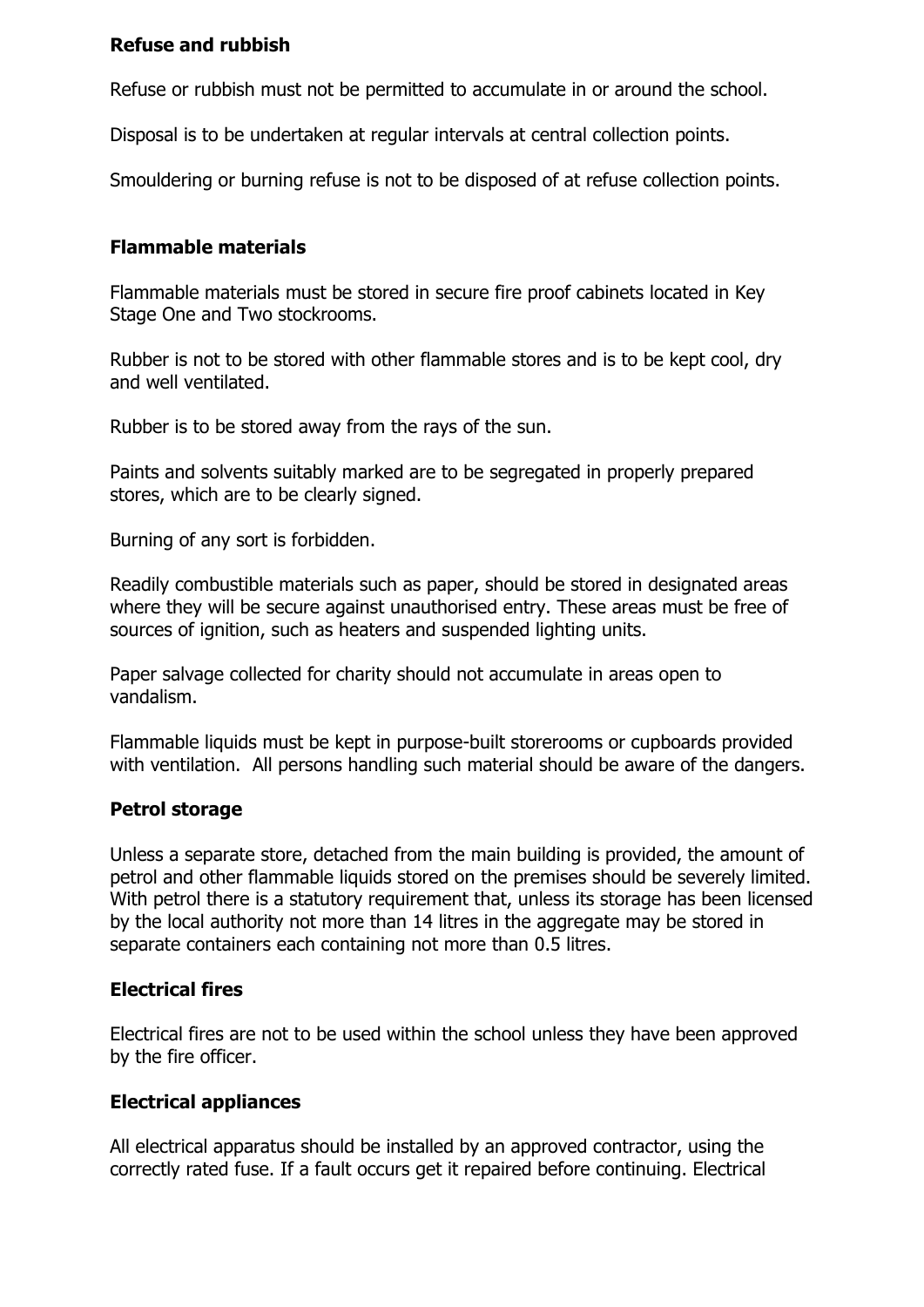installations should be checked regularly as electrical faults are a major cause of accidental fires.

Electrical discharges from damaged or faulty appliances or wiring can ignite solid materials. This hazard can be minimised by good design, correctly sized equipment which is adequately protected for its working environment, and an effective inspection and maintenance programme.

The current running through electric wiring is a source of heat; and if a fault develops in the wiring that heat can become excessive and start a fire. Neglect and misuse of wiring and electrical appliances is one of the main causes of fire. Fuses or circuit breakers are incorporated in a system to protect against overloading in the event of defect

It may be permissible to run up to four items of equipment which draw low amounts of current, eg computer and monitor from a single socket outlet by a fixed plug connected to a purpose designed four socket outlet with an integral fuse. Careful location of the cable is essential. The unit should be removed when not in use.

When using electrical appliances, the following rules should be adhered to:

1. They are to be switched off and unplugged when not in use.

2. They are to be fitted with the correct plug for the socket provided. Plugs are to be undamaged.

3. Temporary wiring and extensions are not to be used.

4. Inspection lights are to be of an authorised pattern and fitted with a guard.

5. Electrical faults are to be reported immediately to the site manager.

6. Fuses that have blown must only be replaced after establishing the cause for the blowing, with fuses of the correct rating.

7. A fuse should never be replaced with one of a higher rating.

8. Flexible cable to fittings should be as short as possible and should be inspected regularly and replaced if worn.

9. PAT testing will be undertaken yearly

10. No personal electrical equipment should be used on the premises. If this is necessary, they must be PAT tested first.

#### **Grass and undergrowth**

Grass and undergrowth is to be kept cut well back from buildings.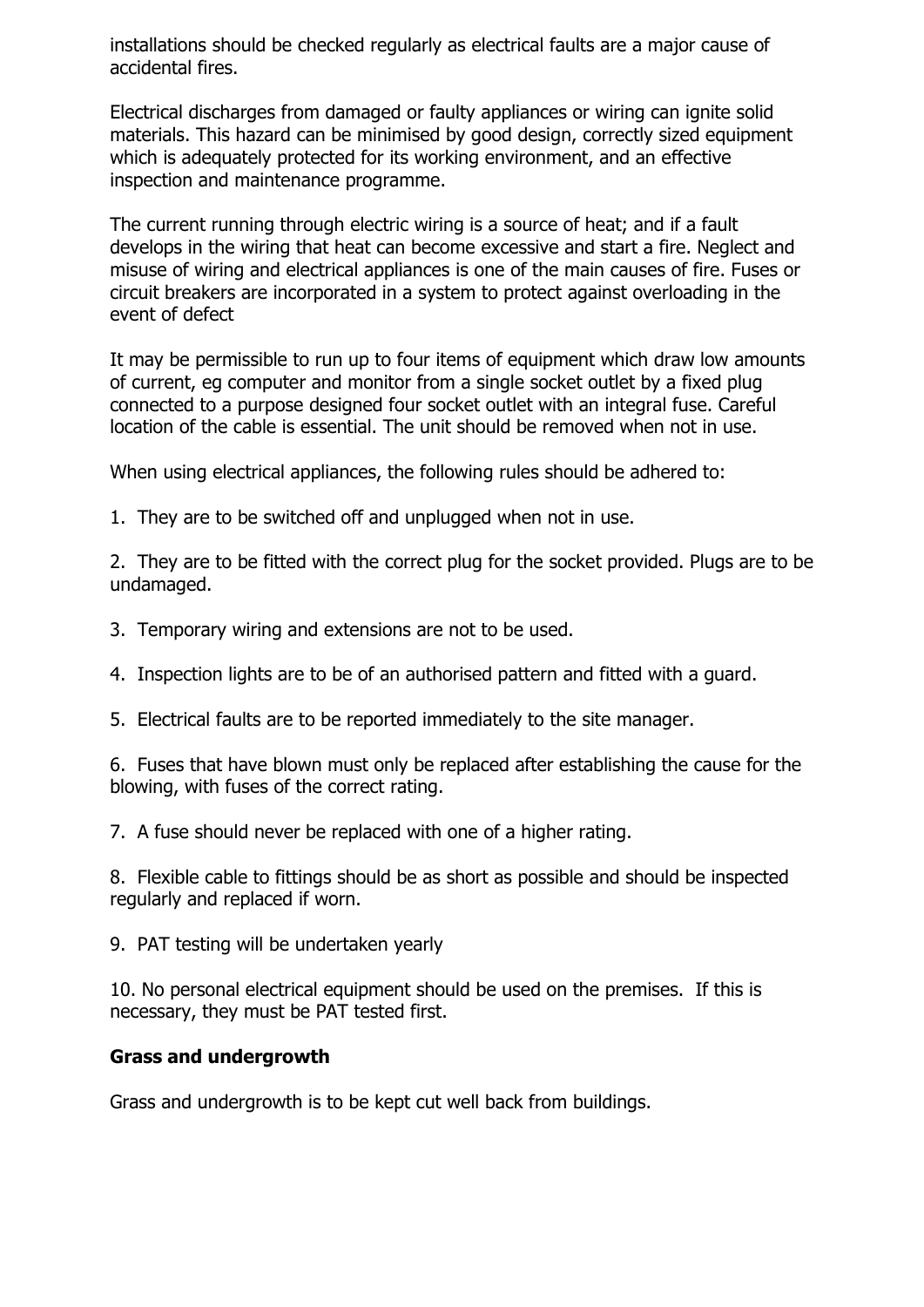#### **Buildings used for entertainment**

Premises are to have adequate means of escape in case of fire. These are to be clearly indicated and are to be unlocked and unobstructed. An adequate number of stewards or ushers are to be available.

Decorations are not to be put up without the advice of the fire officer; any decorations which increase the fire risk are prohibited.

Decorations are not to be pinned or wired to any form of electrical wiring.

Naked flame is not to be used as a means of illumination, however, if candles etc. are necessary for decor or stage productions they are to be fixed in candlesticks with a heavy base and must not be so positioned as to present a fire hazard.

Any temporary staging is to be secure and is not to obstruct fire exits.

Supplementary wiring is only to be carried out by a qualified electrician and following consultation with the fire officer.

Special care is to be taken when tentage is used for entertainment or other exhibition purpose. Under no circumstances are tents or marquees to be directly attached to or sited within five metres of permanent buildings. If direct access from permanent buildings is required on an occasional basis, a covered walk way is to be provided. Particular care is to be taken in the provision of lighting and heating in tentage.

A sufficient number of fire appliances are to be available to deal with an outbreak of fire.

Adequate supervision of children's entertainment is essential. At parties and cinema shows sufficient personnel are to be available to act as marshals to control and evacuate the children to safety.

The fire officer is to be notified of any special occasions or celebrations involving extra decorations or any fire risks.

#### **Kitchens**

In order that losses by fire are kept to a minimum and that catering facilities are not jeopardised a high standard of fire precautions in kitchens is of paramount importance. Catering staff should be fire conscious and are to be trained in the action to be taken when a fire occurs.

The principal fire hazard in kitchens is the deep fryer and/or Bratt pan whether or not it is thermostatically controlled. Cooking oils and fats over-heating or boiling over, usually result in a fire which can rapidly involve the ceiling or fume extraction ducting. Fires in fryers and Bratt pans usually occur when they are left unattended or when used by unqualified persons. Catering staff are to adhere to the following fire precautions: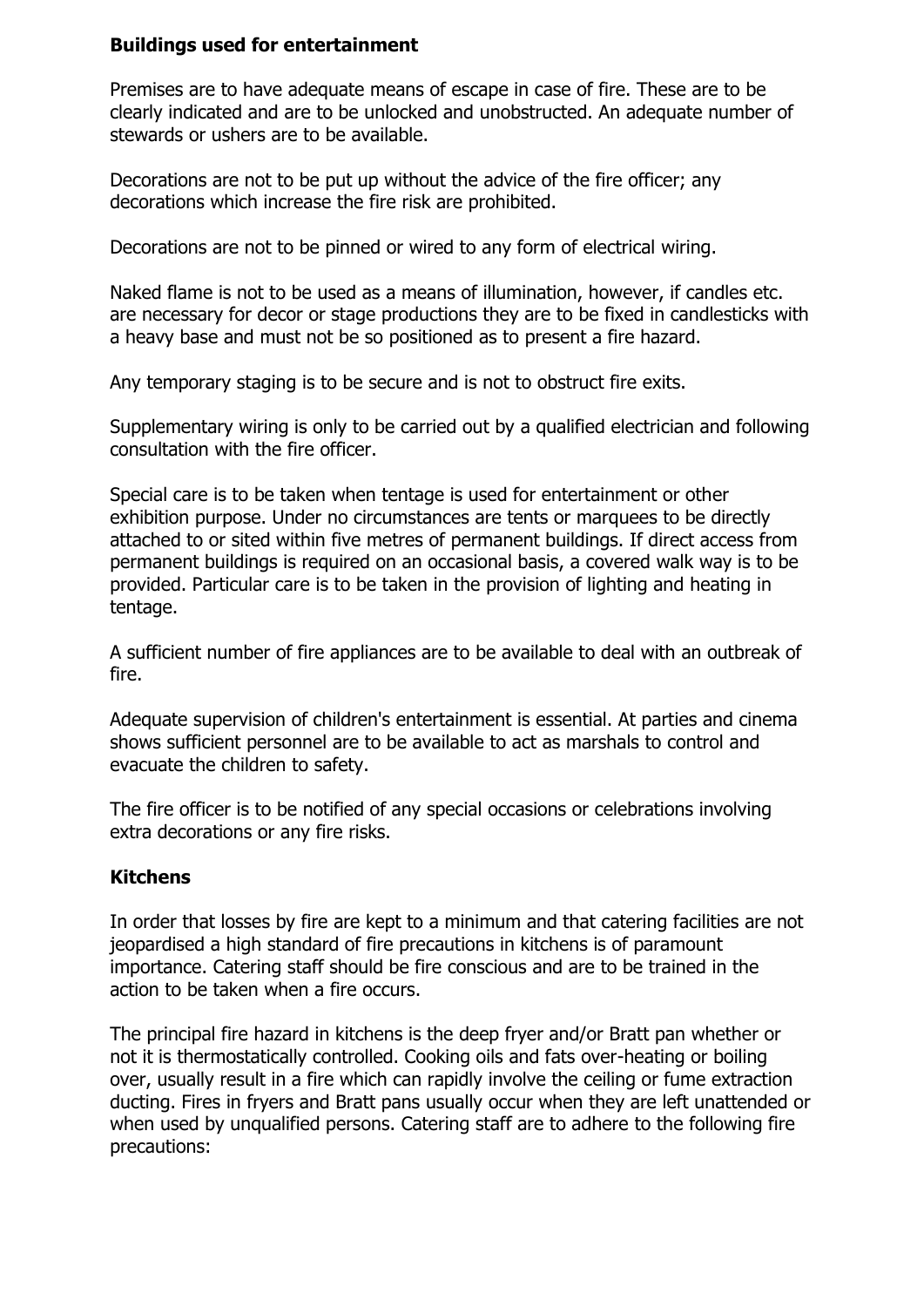1. Deep fat fryers and Bratt pans are not to be left unattended when switched on. The appropriate fire precaution notice is to be prominently displayed.

2. After use and when oil has sufficiently cooled, deep fat fryers and Bratt pans should be drained and oil strained into a suitable container.

3. After repeated use of oil, a residue of food particles can build up and the danger of fire can become progressively higher.

4. Defects in cooking apparatus are to be reported immediately.

5. In the event of fire, electricity/gas supplies are to be switched off, preferably at the main switch or valve and appropriate action taken.

#### **Putting out burning flammable liquid on clothes**

If burning liquid is spilt on a person's clothes, he/she should immediately be made to lie down with the flames underneath and a fire blanket or convenient garment pressed on top.

#### **Putting out gas fires**

A fire extinguisher should not be used on a gas jet but only on residual fires which may be burning after the gas has ceased to flow.

#### **Natural gas**

If it is possible to approach, shut off the supply. The main gas cock may have to be used and it is clearly better if it is in the room.

#### **Disabled persons**

Special precautions may be required when disabled persons have access to a building. Where possible they should be located within a building so that they are able to evacuate with the minimum of assistance. This will normally mean location on the ground floor. However, consideration must be given to any steps or other changes of level which may need to be crossed.

#### **Vandalism and damage limitation**

Fire caused by vandals or persons breaking into a building intent on causing damage are a constant risk, and this type of fire is probably the greatest risk facing the school. Such fires are often started at night or during holidays, and result in extensive material damage, and disruption of students' education.

The opportunity for reducing such vandalism lies part in the long-term development of a good relationship with neighbours, and part in the security of the premises, by ensuring the windows and internal doors are properly secured when the building is unoccupied. Combustible materials should not be left where they are immediately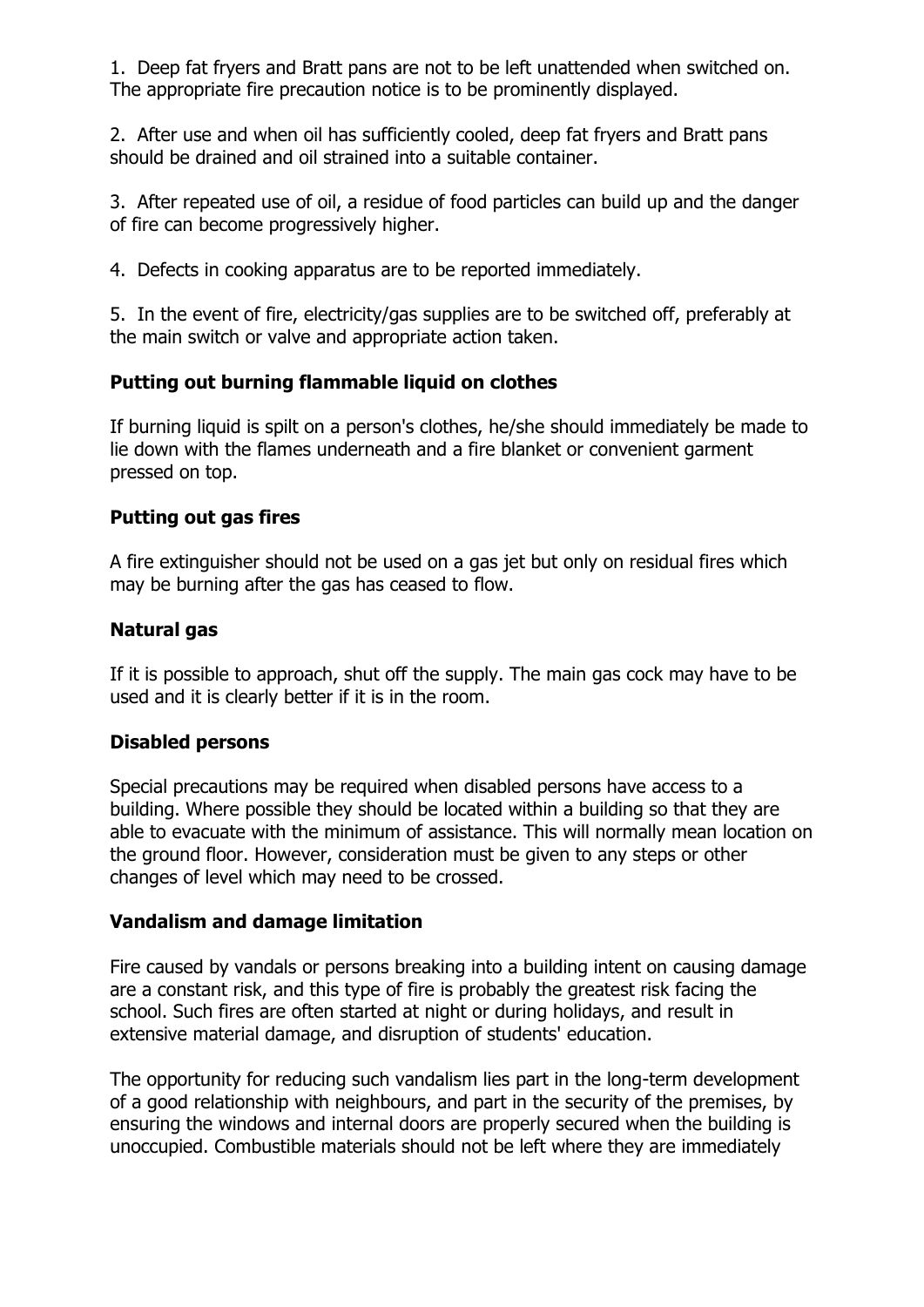accessible to intruders, and flammable liquids, which may be used as accelerants should be stored securely.

Structural fire precautions incorporated to assist escape from buildings will also reduce the spread of fire. All fire and smoke doors should be closed when premises are vacated (closing of all doors and windows is recommended to limit spread of smoke damage).

## **Curtains, furnishings, art displays and decorations**

Care should be taken when choosing curtains, furnishings and fittings. Inherent or tested fire retardant materials should be used whenever possible.

Art displays and other decorations of a combustible nature can increase the spread of fire considerably.

Accordingly, the quantity and location of such displays is critical in reducing the fire loading.

1. Displays should not be placed on escape routes or block exits.

2. Sources of ignition, such as light bulbs should not be placed near the displays.

3. Expanded polystyrene and other plastics produce large amounts of toxic, black smoke and considerable heat. They should not be allowed on escape routes.

4. In corridors or on staircases, wall displays made from combustible material should be limited to 20 per cent of the available overall surface.

#### **Fire Doors**

#### **Fire doors have at least one of two functions:**

1. To protect escape routes from the effects of fire so that occupants can safely reach a final exit

2. To protect the contents and/or the structure of a building by limiting the spread of fire

Neither of the above functions will be satisfactorily undertaken unless the door is a good fit in the frame, the self-closing device is working efficiently and the door is not wedged or held open.

Even if a door is not a fire door it may reduce smoke and heat damage so at evenings and weekends all doors should be left in the closed position.

#### **Contractors**

Building contractors bring a large number of ignition sources to the school. Tar boilers, blow lamps, welding equipment and liquefied petroleum gas bottles all give rise to a higher fire risk. Ensure that all contractors entering the premises are aware of the fire precaution measures and procedures, should a fire occur.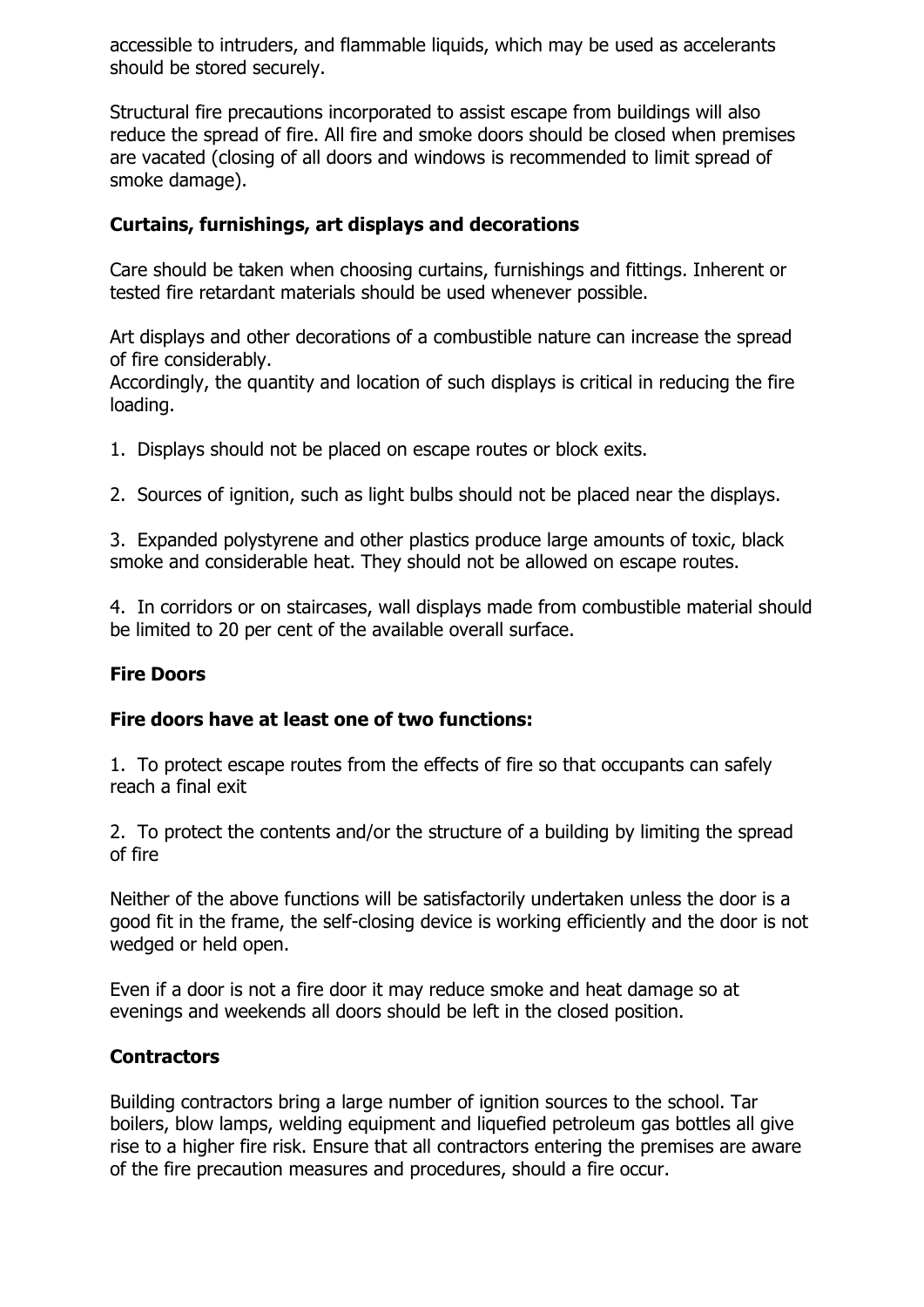At the end of the day, no building materials should be left outside where vandals can use them to damage the premises.

The bursar should be made aware when hot cutting work is to take place for both the safety of the students and the school.

Risk assessments will be undertaken and hot and cold work permits issued where necessary.

#### **School grounds**

Access for emergency vehicles must be kept clear at all times.

Combustible buildings must be sited away from the main building to avoid fire spread.

#### **Cylinders of industrial and medical gases**

Cylinders containing industrial and medical gases are to be treated as dangerous stores.

The most serious fire dangers presented by these gases are those of explosion and the rupturing and fragmentation of cylinders. Additionally there is a danger to fire fighters of poisoning or asphyxiation from escaping gas.

Cylinders containing gases, whether flammable or non-flammable, are liable to rupture as a result of increased internal pressure and loss of tensile strength of the metal if the container and contents are heated. Oil and grease will ignite violently in the presence of oxygen, and if the latter is under pressure an explosion may result. Cylinders and fittings should be kept away from all sources of contamination such as oil etc.

Ignition of flammable gases can produce an explosive effect by the rapid expansion of heated gaseous products. Once a flammable concentration of gas and air has been reached a relatively small spark will be sufficient to cause ignition.

Where possible, compressed gas cylinders are to be stored in a separate detached building situated at least six metres from other buildings, roadways, footpaths etc. Such a structure should be sufficient to protect cylinders from the direct rays of the sun and should be provided with adequate high and low level ventilation.

Where possible empty cylinders are to be kept separate from full ones. Notices are to be displayed denoting locations of empty or full cylinders.

When only a limited number of cylinders are in daily use (eg oxy-acetylene equipment on trolleys in workshops), the cylinders may be held within the building during non-working hours provided they are placed just inside a convenient door leading to open air and a suitable notice placed outside, in a prominent position near the approach to the floor to indicate "Warning - Industrial Gases Inside". The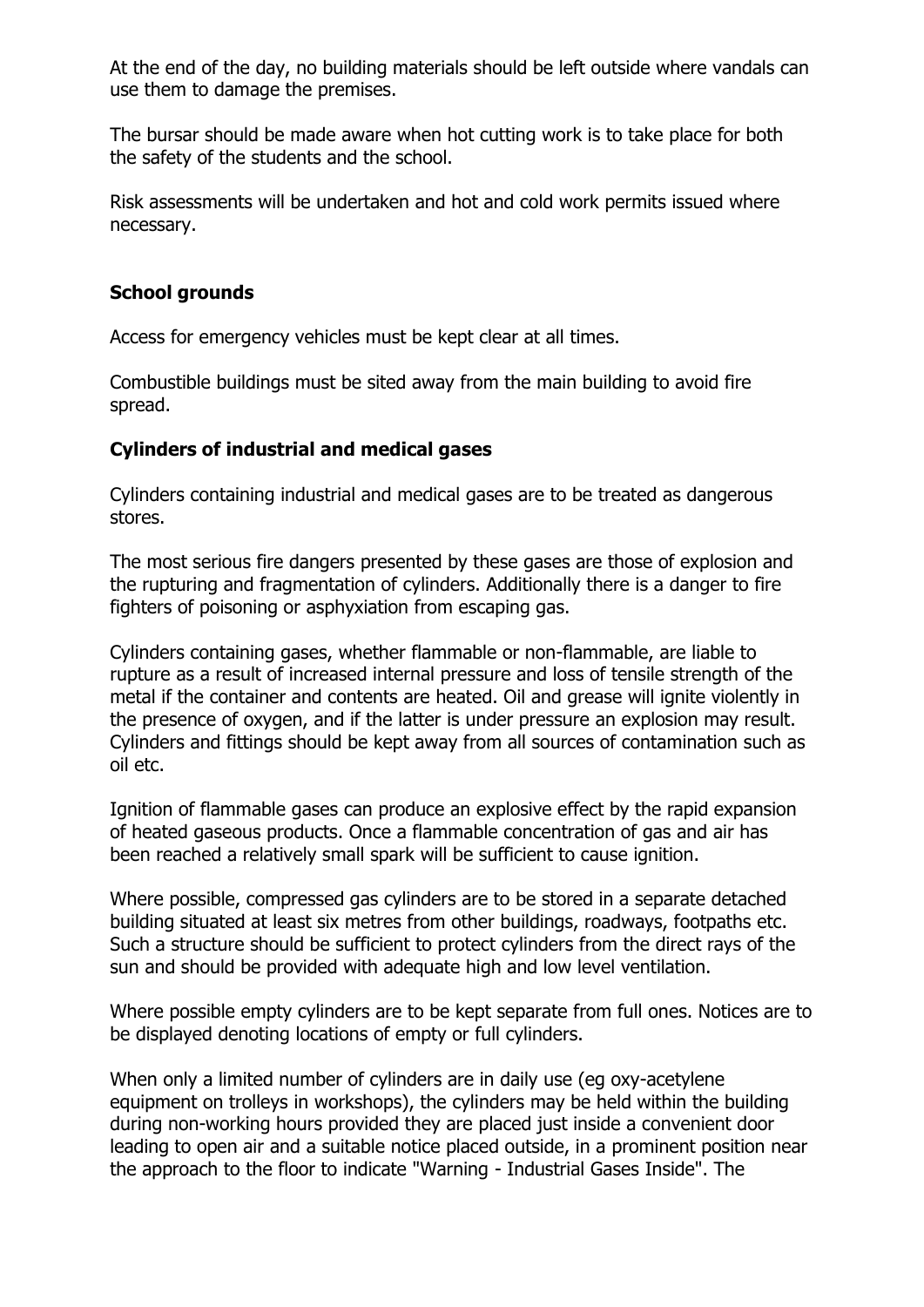creation of this special hazard is to be discussed with the local fire officer and entered in the fire survey schedule of the risk, listing the building concerned.

Flammable gases are to be stored separately from oxygen, compressed air, nitrous oxide etc. They can be stored in the same building, separated by a non-combustible partition having a fire resistance of one hour. Acetylene cylinders are to be stored and secured in the upright position.

Smoking and the use of naked flame is to be prohibited within six metres of compressed gas stores. Suitable warning notices are to be prominently displayed.

Cylinders associated with BCF, CO 2, dry powder, water (gas expelled) fire extinguishers are also to be classed as compressed gases liable to create a dangerous situation if heated in a fire and are to be stored accordingly.

## **Friction**

Friction can start a fire in many ways. These include:

- 1. Overheating of bearings
- 2. Slipping drive belts
- 3. Overloading of machinery

4. The presence of any extraneous matter, particularly tramp metal, in fast moving machinery

Such causes can be minimised by using well-designed and correctly rated machinery and by attention to cleanliness, regular inspection, maintenance and adequate supervision.

#### **Control methods**

The quantity of high-risk fire risk material present in every part of the building should be known and controlled within stated limits. For this, accurate stock keeping, and maintenance of records are required.

Where necessary a system of sampling and quality control should be provided. This is particularly

important where materials are heat sensitive or liable to deteriorate with time.

#### **Housekeeping**

Cleanliness and tidy working methods are essential in a building where high fire risk materials are kept. Cleaning schedules, preferably in writing, should be prepared for every part of the building and process. The schedule should identify who is to carry out the work, how often, the equipment they should use, the precautions they should observe and how waste material is disposed of.